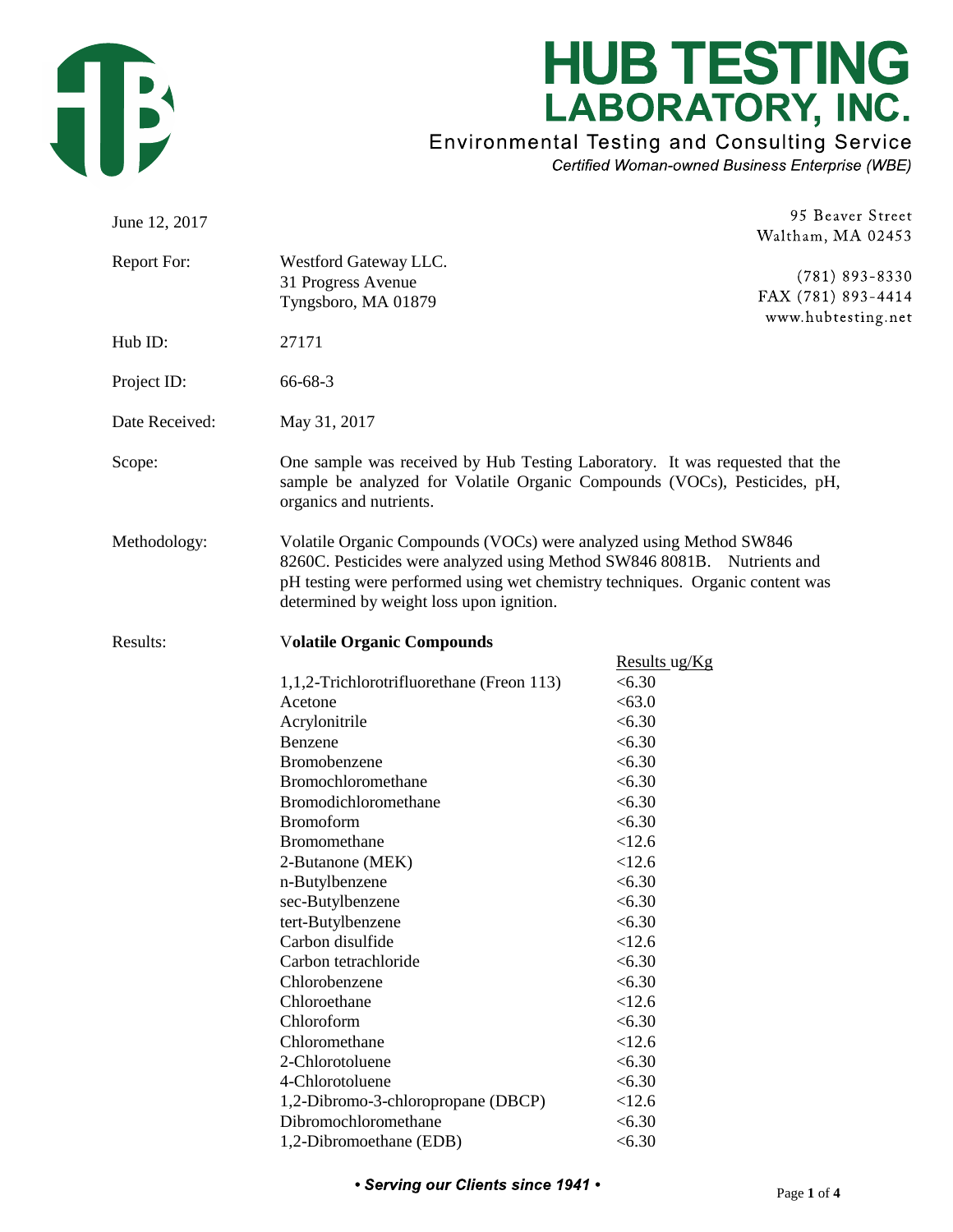| volatile Organic Compounds         |                         |
|------------------------------------|-------------------------|
|                                    | <u>Results</u> ug/ $Kg$ |
| Dibromomethane                     | <6.30                   |
| 1,2-Dichlorobenzene                | < 6.30                  |
| 1,3-Dichlorobenzene                | < 6.30                  |
| 1,4-Dichlorobenzene                | < 6.30                  |
| Dichlorodifluoromethane (Freon 12) | < 12.6                  |
| 1,1-Dichloroethane                 | < 6.30                  |
| 1,2-Dichloroethane                 | < 6.30                  |
| 1,1-Dichloroethene                 | < 6.30                  |
| cis-1,2-Dichloroethene             | < 6.30                  |
| trans-1,2-Dichloroethene           | < 6.30                  |
| 1,2-Dichloropropane                | < 6.30                  |
| 1,3-Dichloropropane                | < 6.30                  |
| 2,2-Dichloropropane                | < 6.30                  |
| 1,1-Dichloropropene                | < 6.30                  |
| cis-1,3 Dichloropropene            | < 6.30                  |
| trans-1,3 Dichloropropene          | < 6.30                  |
| Ethylbenzene                       | <6.30                   |
| Hexachlorobutadiene                | <6.30                   |
| 2-Hexanone (MBK)                   | < 12.6                  |
| Isopropylbenzene                   | < 6.30                  |
| 4-Isopropyltoluene                 | < 6.30                  |
| Methyl-tert-butyl ether (MTBE)     | < 6.30                  |
| 4-Methyl-2-pentanone (MIBK)        | < 12.6                  |
| Methylene chloride                 | < 12.6                  |
| Naphthalene                        | < 6.30                  |
| n-Propylbenzene                    | < 6.30                  |
| Styrene                            | < 6.30                  |
| 1,1,1,2-Tetrachloroethane          | < 6.30                  |
| 1,1,2,2-Tetrachloroethane          | < 6.30                  |
| Tetrachloroethene (PCE)            | < 6.30                  |
| Toluene                            | < 6.30                  |
| 1,2,3-Trichlorobenzene             | < 6.30                  |
| 1,2,4-Trichlorobenzene             | < 6.30                  |
| 1,3,5- Trichlorobenzene            | < 6.30                  |
| 1,1,1-Trichloroethane              | < 6.30                  |
| 1,1,2-Trichloroethane              | < 6.30                  |
| Trichloroethene (TCE)              | < 6.30                  |
| Trichlorofluoromethane (Freon 11)  | < 6.30                  |
| 1,2,3-Trichloropropane             | < 6.30                  |
| 1,2,4-Trimethylbenzene             | <6.30                   |
| 1,3,5-Trimethylbenzene             | < 6.30                  |
| Vinyl chloride                     | < 6.30                  |
| m,p-Xylenes                        | < 12.6                  |
| o-Xylene                           | < 6.30                  |
| Tetrahydrofuran                    | < 12.6                  |
| Ethyl ether                        | < 6.30                  |
| Tert-amyl methyl ether             | < 6.30                  |
| Ethyl tert-butyl ether             | < 6.30                  |
| Di-isopropyl ether                 | < 6.30                  |
| Tert-Butanol/butyl alcohol         | < 63.0                  |
|                                    |                         |
| 1,4-Dioxane                        | < 126                   |

## Results: **Volatile Organic Compounds**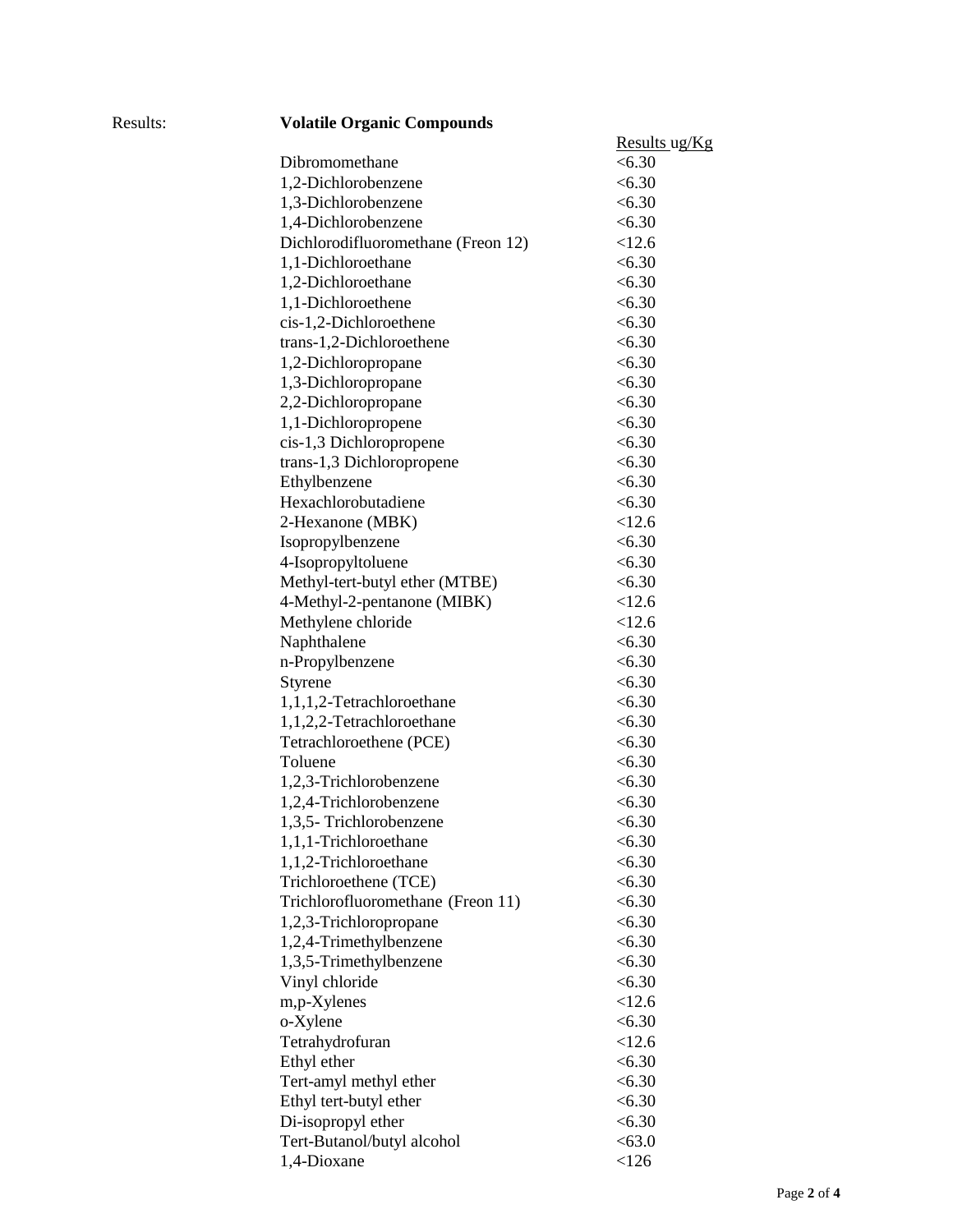| <b>Volatile Organic Compounds</b>                                                                                                                                                                                                 |                                                                                                                                                                      |
|-----------------------------------------------------------------------------------------------------------------------------------------------------------------------------------------------------------------------------------|----------------------------------------------------------------------------------------------------------------------------------------------------------------------|
| trans-1,4-Dichloro2-butene<br>Ethanol                                                                                                                                                                                             | Results ug/Kg<br>$<$ 31.5<br>< 1260                                                                                                                                  |
| <b>Pesticides</b>                                                                                                                                                                                                                 |                                                                                                                                                                      |
| alpha-BHC<br>beta-BHC<br>delta-BHC<br>gamma-BHC (Lindane)<br>Heptachlor<br>Aldrin<br>Heptachlor epoxide<br>Endosulfan I<br>Dieldrin<br>$4,4'$ -DDE<br>Endrin<br>Endosulfan II<br>$4,4'$ -DDD<br>Endosulfan sulfate<br>$4,4'$ -DDT | <u>Results ug/Kg</u><br>< 5.62<br>< 5.62<br>< 5.62<br>< 3.37<br>< 5.62<br>< 5.62<br>< 5.62<br>5.62<br>< 5.62<br>12.1<br>< 8.99<br>< 8.99<br>< 8.99<br>< 8.99<br>17.1 |
| Methoxychlor<br>Endrin ketone<br>Endrinn aldehyde<br>alpha-Chlordane<br>gamma-Chlordane<br>Toxaphene                                                                                                                              | < 8.99<br><8.99<br>< 8.99<br>< 5.62<br>< 5.62<br>< 112                                                                                                               |
| Chlordane<br>Alachlor<br>Lab certification M MA138                                                                                                                                                                                | <22.5<br>< 5.62                                                                                                                                                      |

## **Nutrients**

Results:

| <b>Nutrient</b>  | <b>Results (ppm)</b> |
|------------------|----------------------|
| Nitrate Nitrogen | 1.25                 |
| Ammonia Nitrogen | 10                   |
| Nitrite Nitrogen | 0.25                 |
| Phosphorus       | 60                   |
| Potassium        | 60                   |
| <b>Iron</b>      | 20                   |
| Sulfur           | 8                    |
| Calcium          | 90                   |
| Magnesium        | 70                   |
| Chloride         | 120                  |
| Aluminum         | 5                    |
| Manganese        | 40                   |